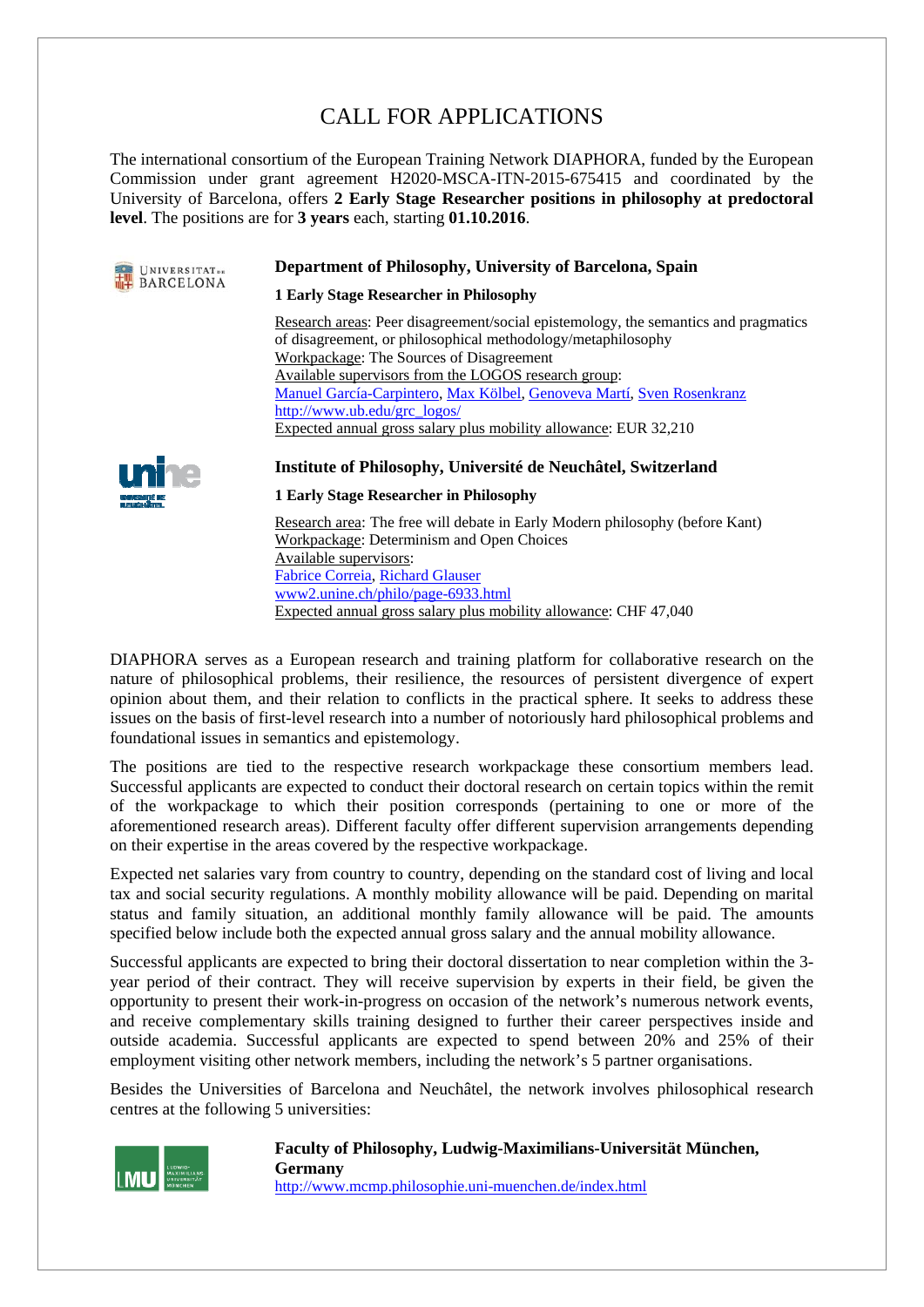

**Division of Law and Philosophy, School of Arts and Humanities, University of Stirling, United Kingdom**  http://www.stir.ac.uk/arts-humanities/about/law-philosophy/philosophy/



**Department of Philosophy, Stockholms Universitet, Sweden**  http://www.philosophy.su.se/english/



**THE UNIVERSITY** Department of Philosophy, University of Edinburgh, United Kingdom of EDINBURGH http://www.eidyn.org



**Institut Jean Nicod, École Normale Supérieure, Paris, France**  http://www.institutnicod.org/?lang=en

Of the network's 5 partner organisations, 3 belong to the non-academic sector, while 2 belong to the academic sector with a remit outside academic philosophy. Internships at the network's partner organisations, lasting between 1 and 3 months, are mandatory and intended to provide successful applicants with complementary skills training and insights into other fields of work.



#### **Search for Common Ground, Brussels HQ, Belgium**  SFCG is an international non-profit organization whose mission is to transform the way the world deals with conflict away from adversarial approaches

toward cooperative solutions. http://www.sfcg.org/brussels-headquarters/



#### **Ideaborn s.l., Barcelona, Spain**

Ideaborn s.l. is an international consultancy firm whose mission is to promote, and facilitate universal access to, Human Rights. http://www.ideaborn.com/en



#### **International Catalan Institute for Peace, Barcelona, Spain**

ICIP is a public organization whose mission is to promote a culture of peace in Catalonia and throughout the world, to endorse peaceful solutions and conflict resolutions and to endow Catalonia with an active role as an agent of peace. http://icip.gencat.cat/en/



#### **United Nations University Institute on Globalization, Culture and Mobility, Barcelona, Spain**

UNU-GCM is a research centre whose mission is to contribute to good governance, cultural diversity, democracy and human rights through a better understanding of cultural mobility and diversity in the context of globalization. http://gcm.unu.edu/%20



#### **Academia Europaea Barcelona Knowledge Hub, Barcelona, Spain**  AE-BKH is the Southern European and Mediterranean Office of the Academia Europaea whose mission is to contribute to the consolidation of a genuine European area of research, education and innovation. http://barcelona.acadeuro.org/

# Eligibility criteria

Candidates from any country can apply, including non-EU countries. The following eligibility criteria apply:

- Candidates must have completed their university studies in philosophy.
- Candidates must hold a master's degree, or equivalent, by the time of appointment  $(01.10.2016).$ \*